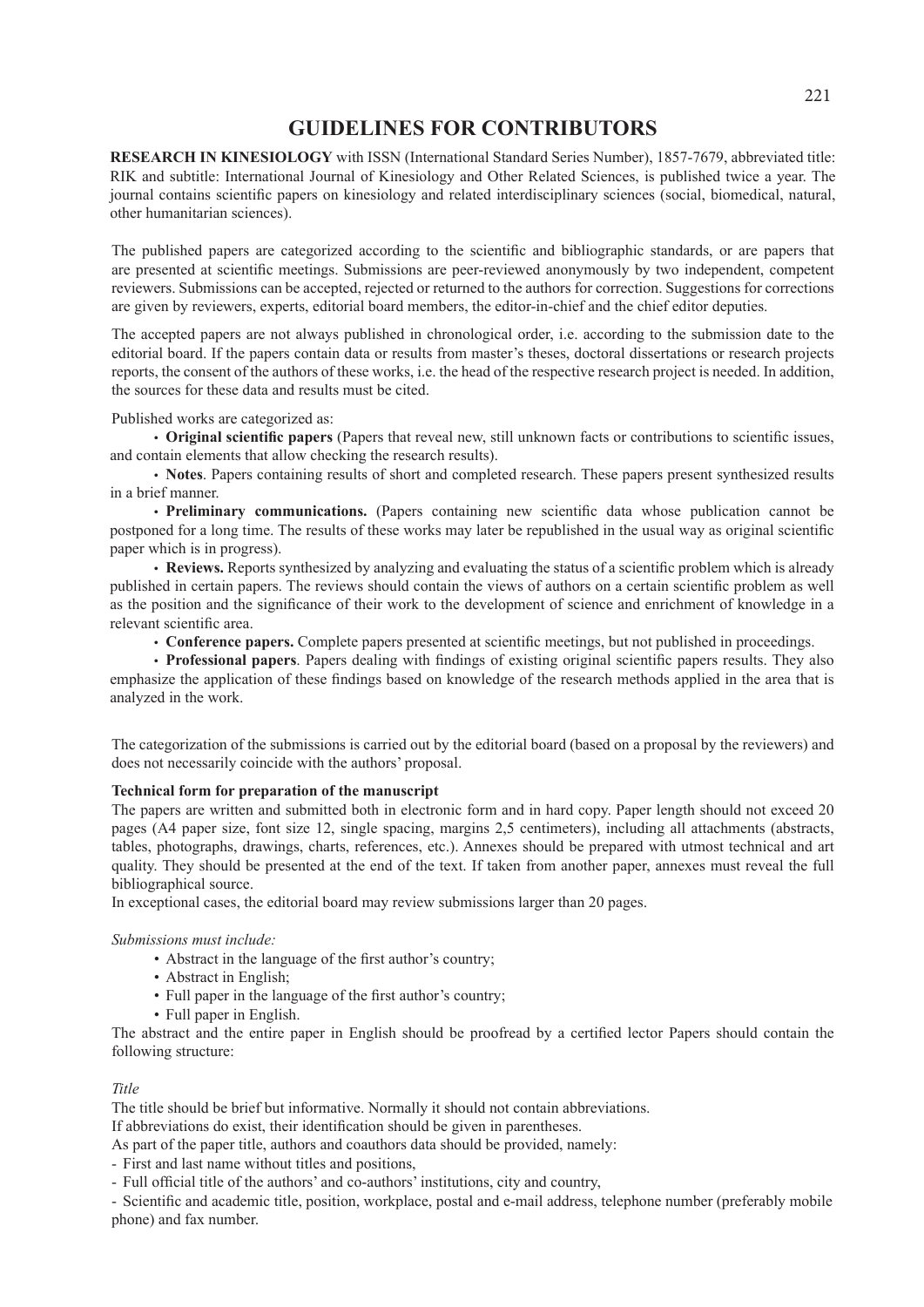## *Abstract and keywords*

The abstract should contain between 200 and 300 words. Its contents should not be identical and coincide with some of the paper text. There should be no abbreviations. It should integrate data on the essence of the work. (Original) research papers should include data on the subject's sample, measurement instruments, research methods, results and conclusions.

#### *Keywords*

Key words should indicate the essence of the work. They should not be included in the title of the paper. Maximum seven keywords should be mentioned.

#### **Structure of original papers**

#### *Introduction*

It should contain information indicators of the research problems, results and associated concluding observations. In addition, the research purpose should be indicated.

#### *Research methods*

This chapter should preferably not contain accented subtitles. However, it should include classified indicators for the subjects sample, measurement instruments applied, research methods (experimental, descriptive, historical, statistical, etc.).

#### *Results*

The results should be an outcome of appropriate processing methods. The results should be presented in a tabular, graphical or schematic manner, or by drawings, photos, etc. They should be interpreted concisely and should not be repeated in the text expressively by numerical data.

#### *Discussion and conclusions*

The discussion scope should be the most significant chapter in terms of the full paper text. It should contain causal relations and explanations of the results obtained. It should also include data interpretation from the applied data processing methods and interpretation of scientific results.

The discussion should be characterized by appropriate comparisons of the research results with results of previous relevant research. Directions could be given concerning the theoretical and practical significance of the research results and their kinesiological and scientific implementations. The research conclusions should be integrated and synthesized with the discussion of results. They are based on discussions and should not overlap with the survey results.

#### *References*

Citation of references in the text and in the "References" should be in accordance with the Harvard referencing system (American Psychological Association standard). The references citation examples given in these Guidelines should be followed by the authors.

#### *In the text*

• Citation is made only from original sources. If they are not available (if quoted indirectly), the appropriate wording should be used ("taken from...", "according to:..."). Citation should be either in original form or in quotes.

• In case of indications of results, views, thoughts, etc., the name of the author should be indicated in parentheses, followed by a comma, and the year of publishing of the paper, for example: (Strel, 1987).

• If an author that obtained research results is stated, the publishing year should be indicated in parentheses, in addition to the last name of the author. Example: (From the comparison of the results from the measurement characteristics of the motor tests, received by Gligorov (1999), one can assume that...).

• When two or more research results' sources are cited, published in the same year, by the same author or group of authors, the citation in the parentheses should be in the following format: author's (authors') last name, comma, years alphabetical order in lowercase, on which commas are placed. Example: Bala (2002a, 2002b). In such cases, these sources must be listed in the chapter "References" in the same order.

• In the following explanations for indication of the authors, examples are shown only for the research results obtained. Examples of stating the results, views, thoughts, etc., are not displayed, but they correspond to the research results' reference examples.

• If two authors are cited, e.g. Naumovski & Gontarev (2006), it is necessary to specify both surnames and year.

• If the authors have the same surname, the initials of the first names are indicated. For example: A. Naumovski (2002) & M. Naumovski (2006). The listing of such sources should be used throughout the paper regardless of the different years.

• In cases when three, four or five authors are cited, the first indication should contain all surnames and year. Subsequent citations should only indicate the first author and the words "et al.". For example, the first indication is:

#### 222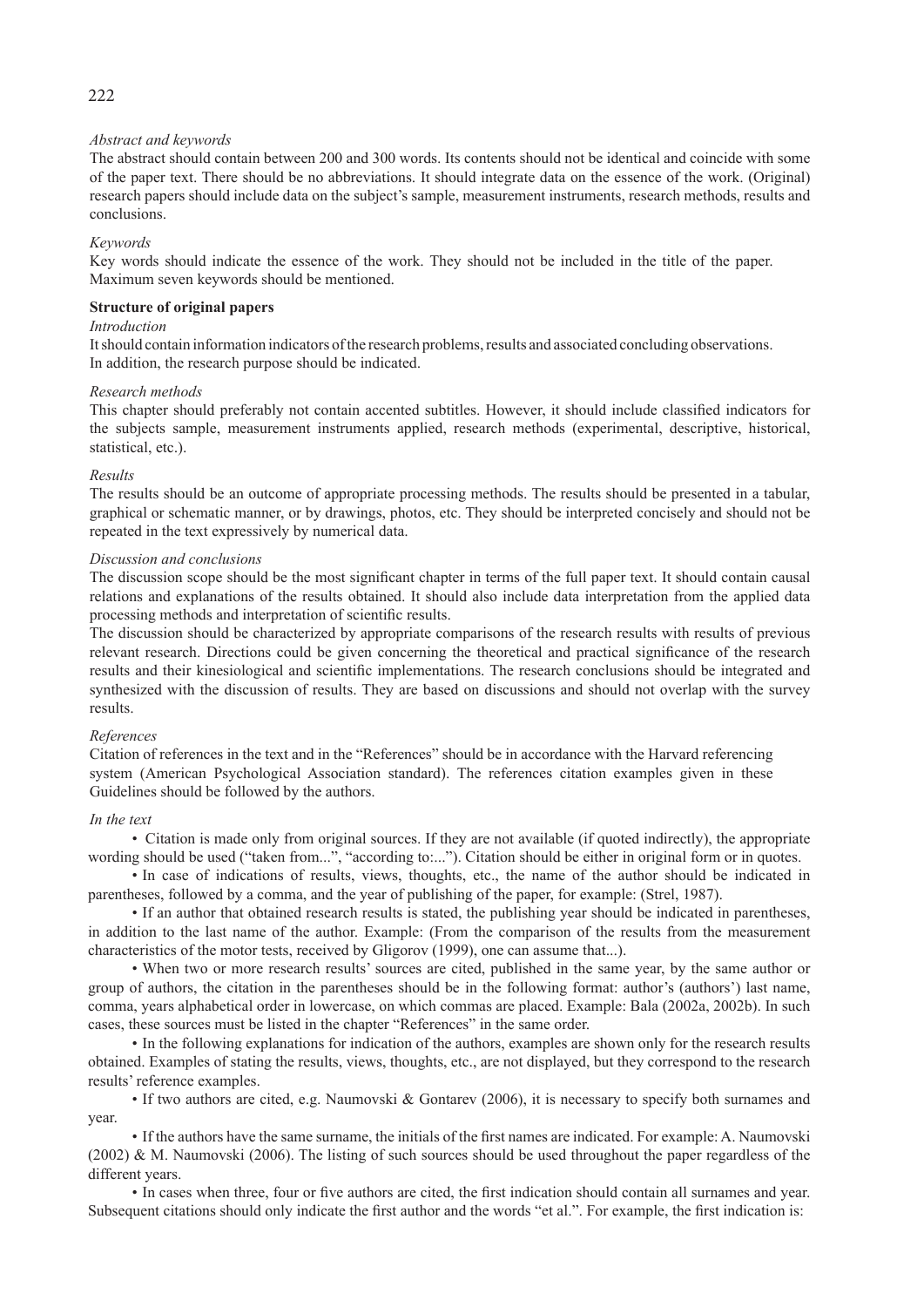• Morrow, Jackson, Disch& Mood (1995) and subsequent indications, only Morrow et al. (1995).

• If there are more than five authors, the citation should be as in the case of three to five authors in the subsequent indication, i.e. by stating the first author and "et al.". For example: Kurelic et al. (1975). However, the citation of bibliographic units in the chapter "References" should list all authors.

• The citation of the paper for which no data on the author are available, the title of the paper is indicated, instead of the surnames. For example: Ministry of Education and Science (2008).

• In exceptional cases (when the original source is unavailable), cross-referencing is used. In parentheses the following is indicated: the author quoted, the year of publication of the paper which contains the source, a semicolon, "by", the author quoted, comma, year. For example: (Momirovic, Wolf & Popovic, 1999; by: Gontarev, 2007).

#### *In the "References "*

The journal uses APA standard. The most common indications of sources under that standard are shown bellow.

• The sources are listed in alphabetical order by surname of the first author or title of the paper if the author is unknown. If the same author appears alone in one work and as the first author with two or more authors in other works, his independent works should be cited first. Then, in alphabetical order of surnames the second, the third and subsequent papers are listed. If the same author appears more than once, the works are listed chronologically, i.e. starting with the earliest towards the latest work.

• In cases where works are in process of publication, it is necessary to give all information on the paper. The words "in press" should be put instead of the publication year.

• Instead of surnames, in cases where the author is unknown, the title of the work and other data should be indicated.

• Regardless of the number of authors of the paper, all authors are indicated. Their names are separated by a comma and before the name of the last author the symbol "&" is put.

- When a book (monograph) is cited, its title should be written in italic.
- When a paper published in a journal is cited, the title of the journal and the year (volume) are written in italic.
- All bibliographic units are indicated in the original language in which the paper is written. If the paper is not

written in English, the translation of the title in English should be indicated in squared parentheses.

T1 ibsequent text shows examples of most common indication of bibliographic units in the "References".

## *Books (monographs)*

Example:

Graton, G., & Jones, I. (2006).Research methods for sport studies. London and New York: Routledge.

If the source is not in English, the English translation of the title is given in squared parentheses, as well as the language from which the translation is made.

Example:

Hayмовски, A. (2004). *Основни синашисинички мешоди во сиоринош* [Basic statistical methods in sport. In Macedonian]. Скопје: Факултет за физичка култура, Универзитет " Св. Кирил и Методиј" во Скопје

#### *Journals:*

The citation of papers in journals is indicated by the journal title, the volume, the number of the issue in parentheses, the first and last page of the paper.

Example:

Hessler, E., &Amazeen, P. (2009).Attentional demands on motor responsibility coordination. *Research Quarterly for Exercise and Sport, 80*(3), 510-523.

If the work is in print, in parentheses, the term "in press" is used instead of the publication year. The volume, the number of the issue and the pages of the journal in print must be stated.

#### Example:

Naumovski, A. (in press). Comparison of the predicative value of the anthropometric and motoric latent dimensions for the success in two sport elements of basketball and volleyball. *Sport & science*.

If a paper published in a Supplement is cited, the number of the Supplement is indicated in parentheses, instead of the number of the journal.

## Example:

Bala, G, Golubovic, S., & Katie, R. (2010). Relations between Handedness and Motor Abilities in preschool children. *Collegium Antropologicum, 34*(Suppl. 1), 69-75.